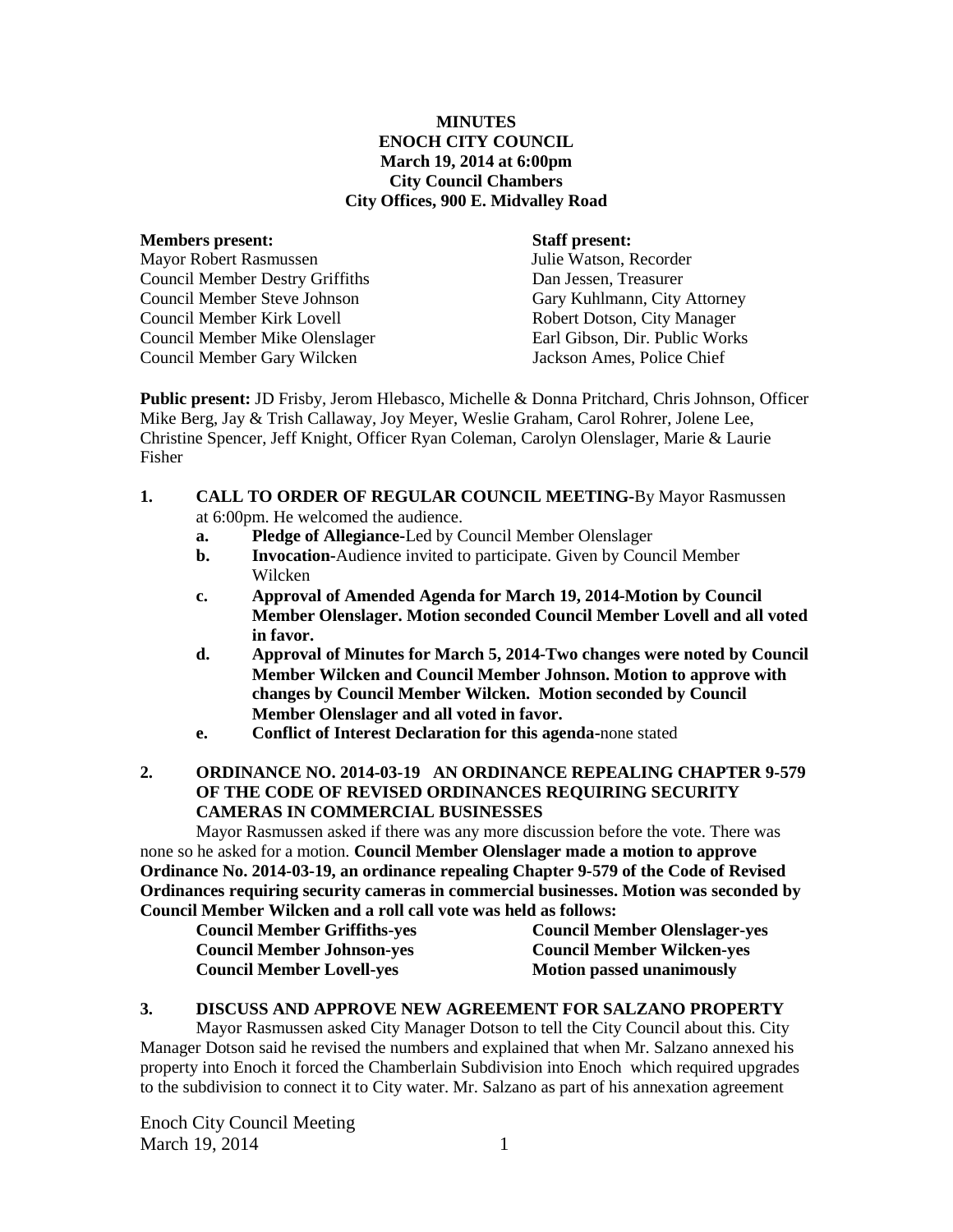was to pay for those upgrades when his property is sold or developed. He currently has a buyer for 62.79 acres. He has asked if we could prorate the payment to cover the acreage being sold now and allow him to pay the balance later when the rest of his property sells or is developed. This comes out to \$342.99 per acre. City Manager Dotson said a development is being planned and is coming to the Planning Commission for review on March  $25<sup>th</sup>$ .

The question is would the Council approve amending the annexation agreement to allow for the fees to be paid on the sold acreage only with the balance to follow when the other land is sold. City Attorney Kuhlmann said he sees no problems with this and concurred that payment is tied to selling or platting of the property. City Manager Dotson pointed out the location on the map saying this land is in the industrial zone on Minersville Highway to the north. It was noted Mr. Salzano is selling a complete parcel so no subdividing of the property is required for development of a portion of it. Council Member Wilcken clarified we are changing the agreement to allow for partial payment but will still get the whole amount due when all of the land is sold in the future. He asked where the fee would be applied and was told the funds for the improvements came out of the water and sewer enterprise funds and will be posted there. **Council Member Olenslager made a motion to amend the agreement with Enrique Salzano to pay his portion of the improvements as he sells or develops the property at a rate of \$342.99 per acre. The motion was seconded by Council Member Griffiths and all voted in favor.** City Attorney Kuhlmann said he will amend the agreement for Mayor Rasmussen to sign.

### **4. ESRI GIS SERVICES PRESENTATION-Sunrise Engineering**

City Manager Dotson introduced the Sunrise Engineering representatives saying they are a large company who does a lot of work for municipalities. Doug, Jerom and JD approached us and wanted to offer their services which would enhance and coordinate with the GIS capabilities we already have. They gave a presentation showing infrastructure systems they have mapped for other municipalities and described the "cloud" where data can be accessed by multiple city staff members with different devices such as ipads or smart phones while doing inspections. This has the capability to be able to update information in real time at the inspection site. Currently an operator has to return to the office computer to enter information. Monte is our GIS specialist and is using his student software which is limited and not in the "cloud".

The benefit of using these services will be realized in greater efficiency and being able to meet or exceed insurance and other oversight agency requirements for monitoring our vital infrastructure systems. It would also be advantageous for other agencies that provide service to Enoch such as the Fire Department and could translate into insurance savings for residents as well. The basic fee to access the ESRI/GIS "cloud" would be \$2500 and then there is a fee for the services we decide we would like to have mapped. Currently our sewer manholes are GIS mapped and it would be good to have other vital systems mapped and coordinated. City Manager Dotson was assigned to work with Sunrise Engineering to figure out what services we need so they can give a bid and then the Council will determine if it can be funded.

### **5. CONSIDER INFOWEST "WIRELESS CO-LOCATION" AGREEMENT**

City Manager Dotson said Infowest approached the City last week requesting permission to install wireless internet equipment on one of our water tanks in order to provide better coverage to the area. The tanks are higher so they work well for that purpose. Essentially they need an electrical connection and in return will provide Enoch with one free internet connection. City Attorney Kuhlmann went thru the agreement and modified it. Jeff Knight of Infowest came up to give more details of the installation adding his CEO has reviewed the revised agreement and will accept it. City Manager Dotson added we have a long term agreement with South Central already and this will not conflict with that agreement or interfere with their frequency in any way. This is a "win-win" situation as the City gets the internet connection at no cost in exchange for

Enoch City Council Meeting March 19, 2014 2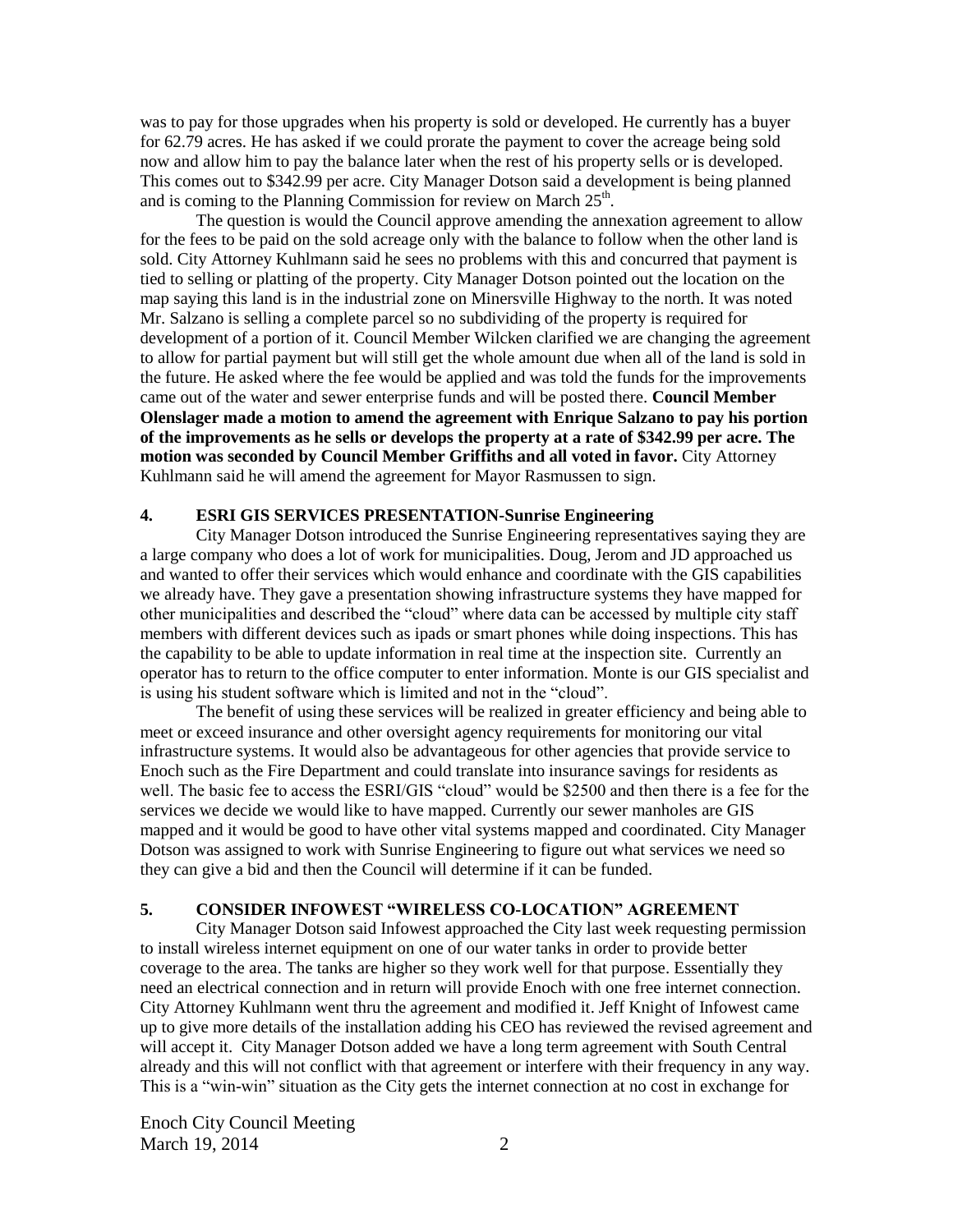about \$8 to \$11 per month for the electricity they will use. This also helps this business expand in our area and provide better coverage for residents. Mayor Rasmussen asked for a motion to approve the agreement and authorize him to sign it for the City. **Council Member Olenslager made motion to enter into the agreement with Infowest as written. The motion was seconded Council Member Lovell and all voted in favor.** 

## **6. PUBLIC COMMENTS**

Marie Fisher of 4468 N. Pioneer said she got the Iron County Today newspaper and expressed concern with the idea that the City would even consider having the Sheriff's Office provide police service to Enoch eliminating the PD. She said she thought that discussion was over and it is a ludicrous idea.

## **7. CORRESPONDENCE-**none

# **8. COUNCIL/STAFF REPORTS**

Council Member Johnson reported he went to the Water Board meeting where they discussed the west desert water and the new test wells. The Water Conservancy District has filed on the water in the west desert and we will be able to access it when needed for the future rather than the more costly Lake Powell Pipeline water that Iron County opted out of. Hydrologist studies and dowsing have located a good site for the test well and if water proves to be there we will drill the new City well. This is located next to an existing water tank so it will be efficient to fill the tank. Another good development is Dan our new treasurer has done a study and can save the City money on pumping costs by changing the times of day we pump to fill the tanks.

Council Member Lovell had no comments.

Council Member Olenslager said the PD had 150 call outs and 38 reports. There were medical incidents, accidents, burglaries and fraud reports. They are doing a great job. Chief Ames will be getting response times for him and also a reminder there will be a dog licensing/vaccination clinic on Saturday. As a matter of business he said he would like the vote on the year the referendum will be voted on by the public on the next agenda so we can get it done.

Council Member Wilcken said he met with the Tree Committee and they are planning for Arbor Day. There was a discussion of the community orchard and City Manager Dotson said there was some clean up done last week but there are still issues of keeping it maintained.

Council Member Griffiths had no comments.

Mayor Rasmussen reminded everyone the community "beautification days" are on April 25<sup>th</sup> and  $26<sup>th</sup>$  and the dumpsters will be opened for extended hours. He encouraged all to clean up and do some weed burning then too. He told the Council that for the next meeting we will have a proposed budget to present for consideration.

Chief Ames had no other comments.

Julie Watson reported on the next agenda.

Dan Jessen said he has to start to make adjustments in line items within departments. To do so we have to open the budget. After the adjustments are made to balance we close the budget. We need to do it fairly soon as the auditors like this done in a timely manner. A public hearing will be set at a later date when the 2013-2014 budget is balanced. Dan said he is putting updated financial statements on the Council dropbox including thru February so Council Members can look at that any time now. There is also year to date information available. Some Council Members said they are having trouble using the dropbox but the information is also available on Google drive and City Manager Dotson offered to help them get connected.

City Attorney Kuhlmann had no other comments.

City Manager Dotson said he got a call from Paul Monroe of the CICWCD regarding a new subsidence report they are presenting at the Cedar City Council meeting next week. He reported

Enoch City Council Meeting March 19, 2014 3